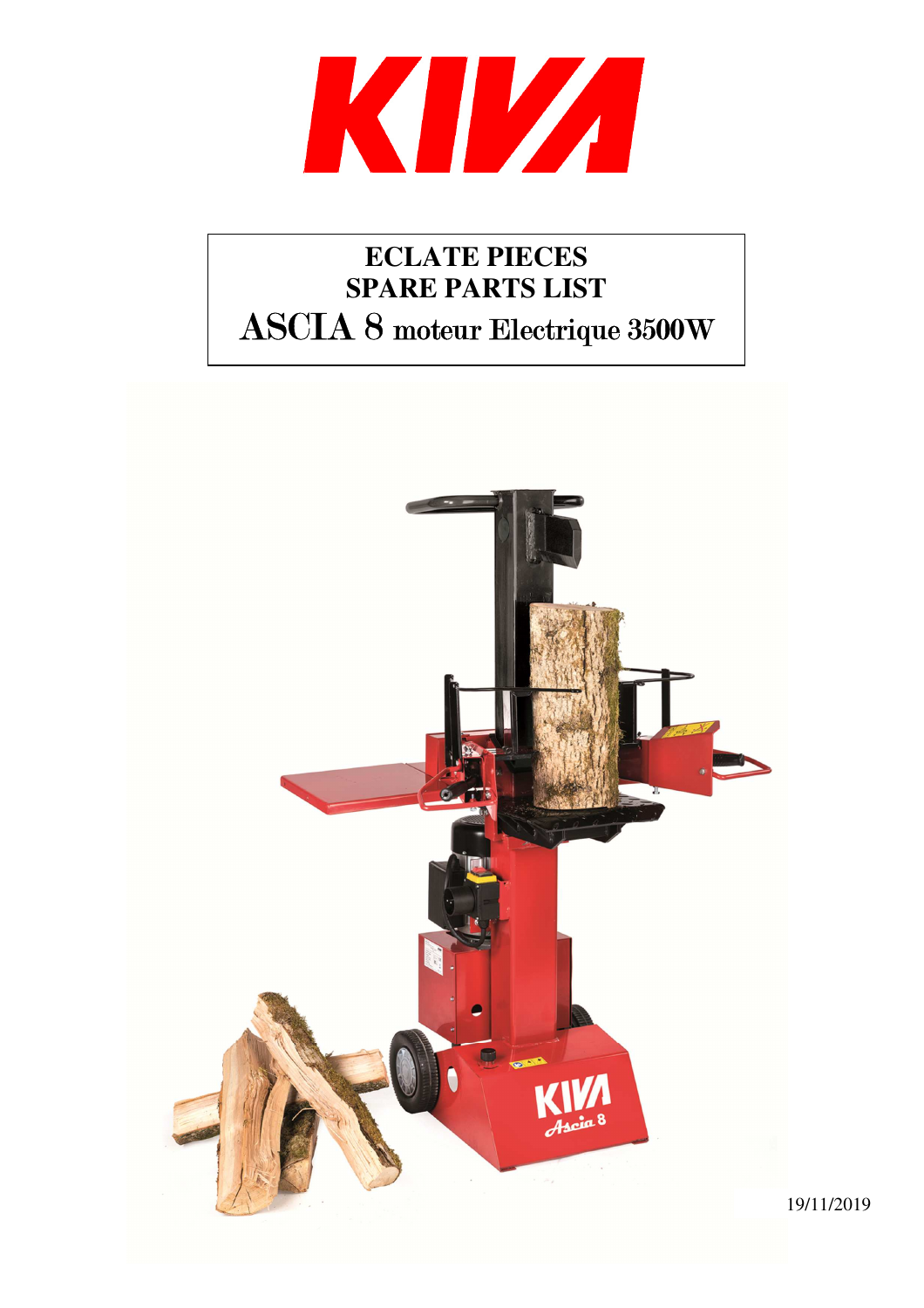

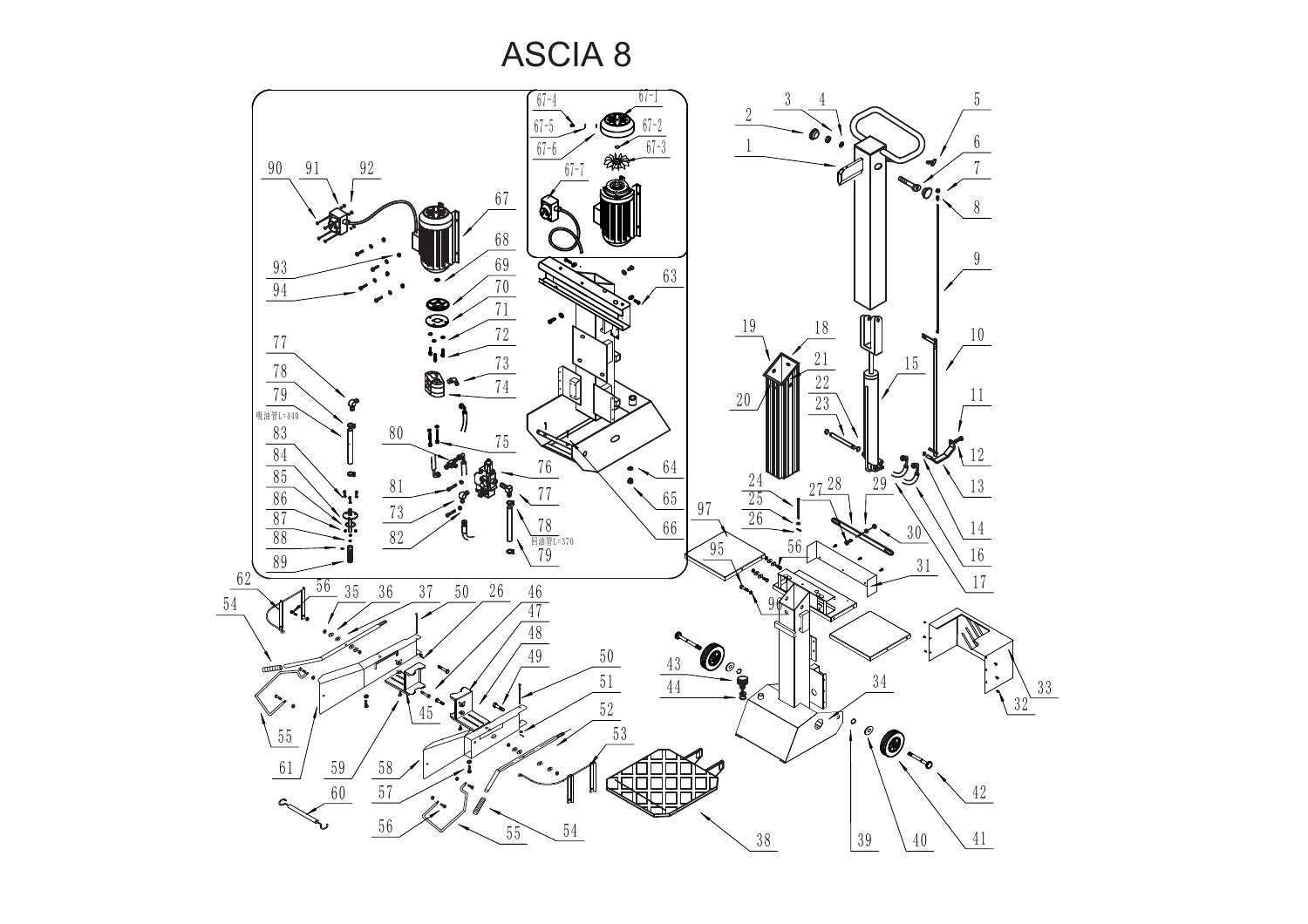| <b>ASCIA 8</b> |            |                                                                  |                |  |  |
|----------------|------------|------------------------------------------------------------------|----------------|--|--|
| POS No.        | Référence  | Désignation                                                      | Qté            |  |  |
| 1              |            | K002050056 COLONNE COUTEAU ASCIA 8                               | 1              |  |  |
| 2              |            | K002050002 BOUCHON PLASTIQUE ASCIA 6 & 8                         | 2              |  |  |
| 3              |            | 0300202001 ECROU HU M20 80kg ZN                                  | $\mathbf{1}$   |  |  |
| 4              |            | 0300452001 RONDELLE GROWER M20                                   | 1              |  |  |
| 5              |            | K002050003 VIS PAPILLON M8X15 ASCIA 6 & 8                        | $\mathbf{1}$   |  |  |
| 6              |            | 0300022001 VIS CHC M20 X 60 8.8 ZN                               | 1              |  |  |
| $\overline{7}$ |            | 0300210805 ECROU BDR EMB LISSE M8 ISO7044 CLE13 CL8 A2K 05020580 | 1              |  |  |
| 8              |            | K002050004 RESSORT DE DISTRIBUTEUR ASCIA 6 & 8                   | $\mathbf{1}$   |  |  |
| 9              |            | K002050005 TIGE COMMANDE DISTRIBUTEUR ASCIA 6 & 8                | $\mathbf{1}$   |  |  |
| 10             |            | K002050006 PARTIE BASSE CDE DISTRIBUTEUR ASCIA 6 & 8             | 1              |  |  |
| 11             |            | K300011008 VIS TH 10X20 8.8 ZN DIN 933 ac 4628                   | $\mathbf{1}$   |  |  |
| 12             |            | 0300451001 ROND GROWER 10,2 DIN127B A2K                          | 1              |  |  |
| 13             |            | K002050007 LEVIER COMMANDE DISTRIBUTEUR ASCIA 6 & 8              | 1              |  |  |
| 14             |            | 0301070042 CIRCLIP EXTERIEUR Ø9                                  | 1              |  |  |
| 15             |            | K002050057 VERIN ASCIA 8                                         | 1              |  |  |
| 16             |            | K002050009 FLEXIBLE C3C Lg 470 mm ASCIA 6 & 8                    | 1              |  |  |
| 17             |            | K002050010 FLEXIBLE C2C Lg 400 mm ASCIA 6 & 8                    | $\overline{2}$ |  |  |
| 18             |            | K002050058 PATIN AVANT ASCIA 8                                   | 1              |  |  |
| 19             |            | K002050059 PATIN GAUCHE ASCIA 8                                  | 1              |  |  |
| 20             |            | K002050060 PATIN ARRIERE ASCIA 8                                 | $\mathbf{1}$   |  |  |
| 21             |            | K002050061 PATIN DROIT ASCIA 8                                   | 1              |  |  |
| 22             |            | K301070006 CIRCLIPS EXTERIEUR DE 20 DIN ac 437                   | 2              |  |  |
| 23             |            | K002050062 AXE Ø 20 LG 135 2 CIRCLIPS ASCIA 8                    | 1              |  |  |
| 24             |            | K002050016 AXE Ø 6 LONG 107 TETE Ø10 ASCIA 6 & 8                 | 1              |  |  |
| 25             |            | K300400603 RONDELLE PLATE 6,4 X12X1,2 ZN NFE 25513 SERIE Z       | $\mathbf{1}$   |  |  |
| 26             |            | 0301100001 GOUPILLE V Ø2X12 ZN NFE 27487                         | 3              |  |  |
| 27             |            | K300010614 VIS TH 6 X 25 8.8 ZN ISO 4017 ac 715                  | 1              |  |  |
| 28             |            | K002050017 BARRE COMMANDE ASCIA 6 & 8                            | 1              |  |  |
| 29             |            | K300400602 RONDELLE PLATE 6X14X1,2 ZINGUEE                       | $\mathbf{1}$   |  |  |
| 30             |            | 0300210602 ECROU-FR-BN-DIN985-CLÉ10-M6 181                       | 1              |  |  |
| 31             |            | K002050018 PETIT CAPOT ARRIERE HAUT ASCIA 6 & 8                  | 1              |  |  |
| 32             |            | 0300010505 VIS-TH-EMB CR-8.8-CLÉ8-M5X12                          | 9              |  |  |
| 33             |            | K002050019 CAPOT POMPE ET DISTRIBUTEUR ASCIA 6 & 8               | 1              |  |  |
| 34             |            | K002050063 CHASSIS FENDEUSE ASCIA 8                              | 1              |  |  |
| 35             |            | K300210801 ECROU FREIN M 8 ZINGUE ac 3774                        | 10             |  |  |
| 36             |            | K300400802 RONDELLE PLATE 18X8,4X1,5 ZINGUEE NFE 25513 ac 1260   | 12             |  |  |
| 37             |            | K002050021 RONDELLE CAOUTCHOUC ASCIA 6 & 8                       | 4              |  |  |
| 38             |            | K002050064 TABLE SUPPORT ASCIA 8                                 | $\mathbf{1}$   |  |  |
| 39             |            | K301070012 CIRCLIPS EXTERIEUR DE 17 DIN                          | $\overline{2}$ |  |  |
| 40             |            | 0300401606 RONDELLE PLATE 30X16X2 ZN                             | 2              |  |  |
| 41             |            | K002050023 ROUE FENDEUSE ASCIA 6 & 8                             | 2              |  |  |
| 42             |            | K002050024 AXE DE ROUE FENDEUSE ASCIA 6 & 8                      | $\overline{2}$ |  |  |
| 43             |            | K002050025 JAUGE NIVEAU D'HUILE ASCIA 6 & 8                      | 1              |  |  |
| 44             |            | 0343010012 JOINT TORIQUE 15X2,65                                 | 2              |  |  |
| 45             |            | K002050026 GRIFFE BUCHE GAUCHE ASCIA 6 & 8                       | 1              |  |  |
| 46             | K300010822 | VIS TH 8 X 45 8.8 ZN ISO 4017 ac 8784                            | 2              |  |  |
| 47             |            | K002050027 Ecrou papillon M8 ASCIA 6 & 8                         | 2              |  |  |
| 48             | K002050026 | GRIFFE BUCHE GAUCHE ASCIA 6 & 8                                  | 1              |  |  |
| 49             | K300010824 | VIS TH 8 X 55 8.8 ZN ISO 4014 ac 6038                            | 2              |  |  |
| 50             | K002050029 | GOUPILLE 8X100 ASCIA 6 & 8                                       | $\overline{2}$ |  |  |
| 51             |            | K300400802 RONDELLE PLATE 18X8,4X1,5 ZINGUEE NFE 25513 ac 1260   | 28             |  |  |
| 52             |            | K002050031 PROTECTION MAIN SUP GAUCHE ASCIA 6 & 8                | 1              |  |  |
| 53             |            | K002050031 PROTECTION MAIN SUP GAUCHE ASCIA 6 & 8                | $\overline{2}$ |  |  |